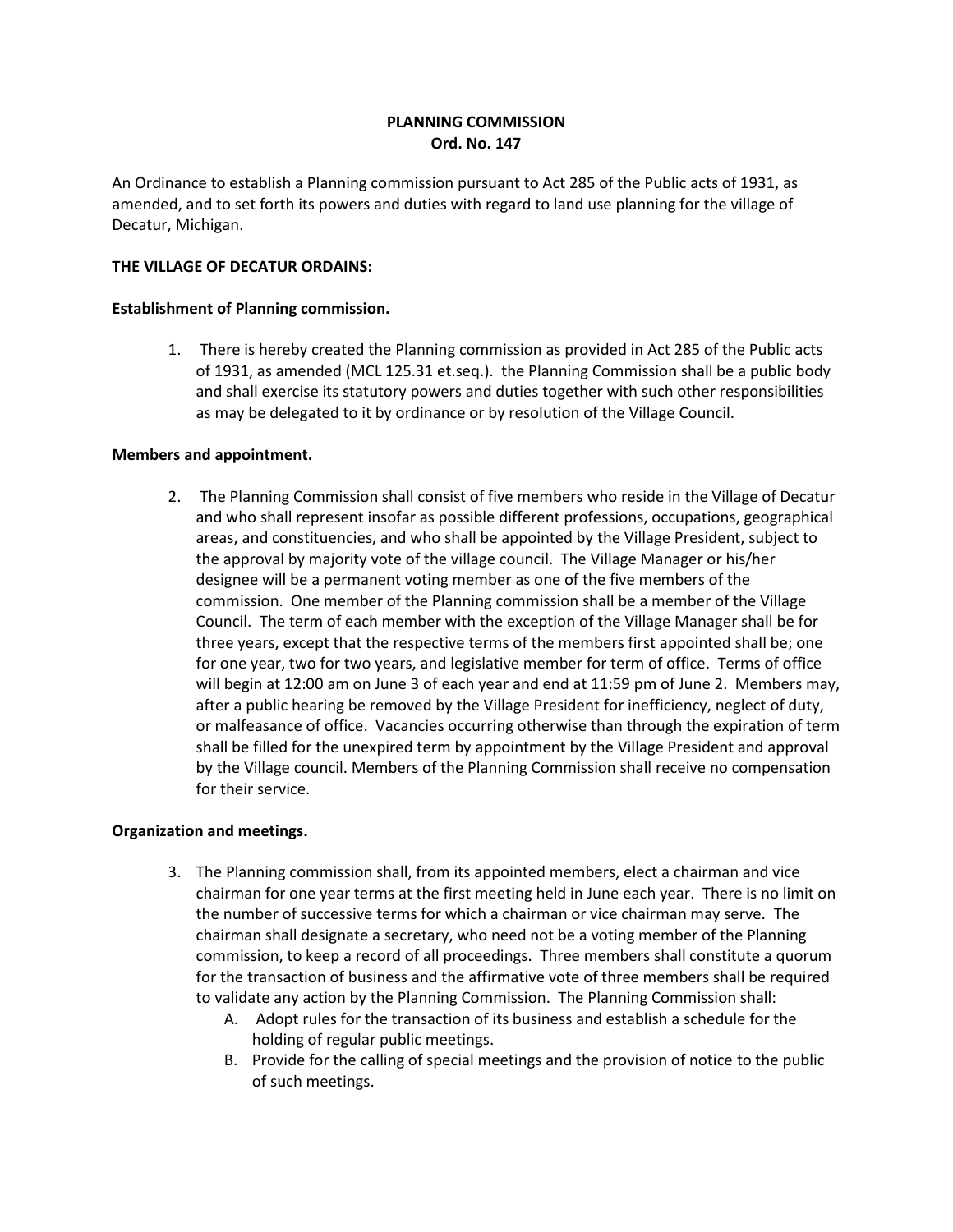- C. Keep a complete record of its resolutions, transactions, findings, and determinations, which shall be available to the village Council and to the public upon request.
- D. Assure compliance with the Open Meetings Act with regard to the conduct of its business.

## **Professional assistance.**

4. The Planning Commission may submit requests for professional services by consultants to the village President and Village Council, but it may not expend funds or contract for services except as approved and authorized by the Village council.

### **Adoption of a master plan.**

5. The Planning commission shall make and adopt a master plan for the physical development of the village, including any areas outside of its boundaries which, in the commission's judgment, relate to the planning of the Village. The master plan, with accompanying maps, plats, charts, and descriptive matter shall show the Planning Commission's recommendations for the development of the Village, including streets, waterways, flood plains, water fronts, recreation areas, open spaces, public buildings, public property, and public utilities, as well as a zoning plan for the control of height, area, bulk, location, and use of buildings and property, and other features of a master plan as described in Act No. 285 of the Public acts of 1931, as amended. The Planning Commission from time to time may amend, extend, or add to the master plan.

#### **Standards and purposes of a master plan**.

6. In the preparation of the master plan, the Planning Commission shall make careful and comprehensive surveys and studies of present conditions and future growth of the Village and with due regard to its relation to the neighboring territory. The plan shall be made with the general purpose of guiding and accomplishing a coordinated, adjusted and harmonious development of the Village and its environs which will, in accordance with present and future needs, best promote health, safety, morals, order, convenience, prosperity, and general welfare, as well as efficiency and economy in the process of development; including among other things, adequate provision for the traffic, the promotion of safety from fire and convenient distribution of population, the promotion of good civic design, and arrangement, wise and efficient expenditure of public funds, the adequate provision of public utilities, the preservation of the water quality of the wells and aquifers, the preservation of natural resources, and other public requirements and benefits.

## **Adoption Procedure**

7. The Planning Commission may adopt the master plan as a whole by a single resolution or may by successive resolutions adopt successive parts of the plan, with parts corresponding with major geographical areas or with functional subdivisions of the subject matter of the plan, and may adopt any amendment or extension thereof or addition thereto. Before adoption of the plan the Planning Commission shall be given, not less than 15 days prior to such hearing, by one publication in a newspaper of general circulation in the municipality